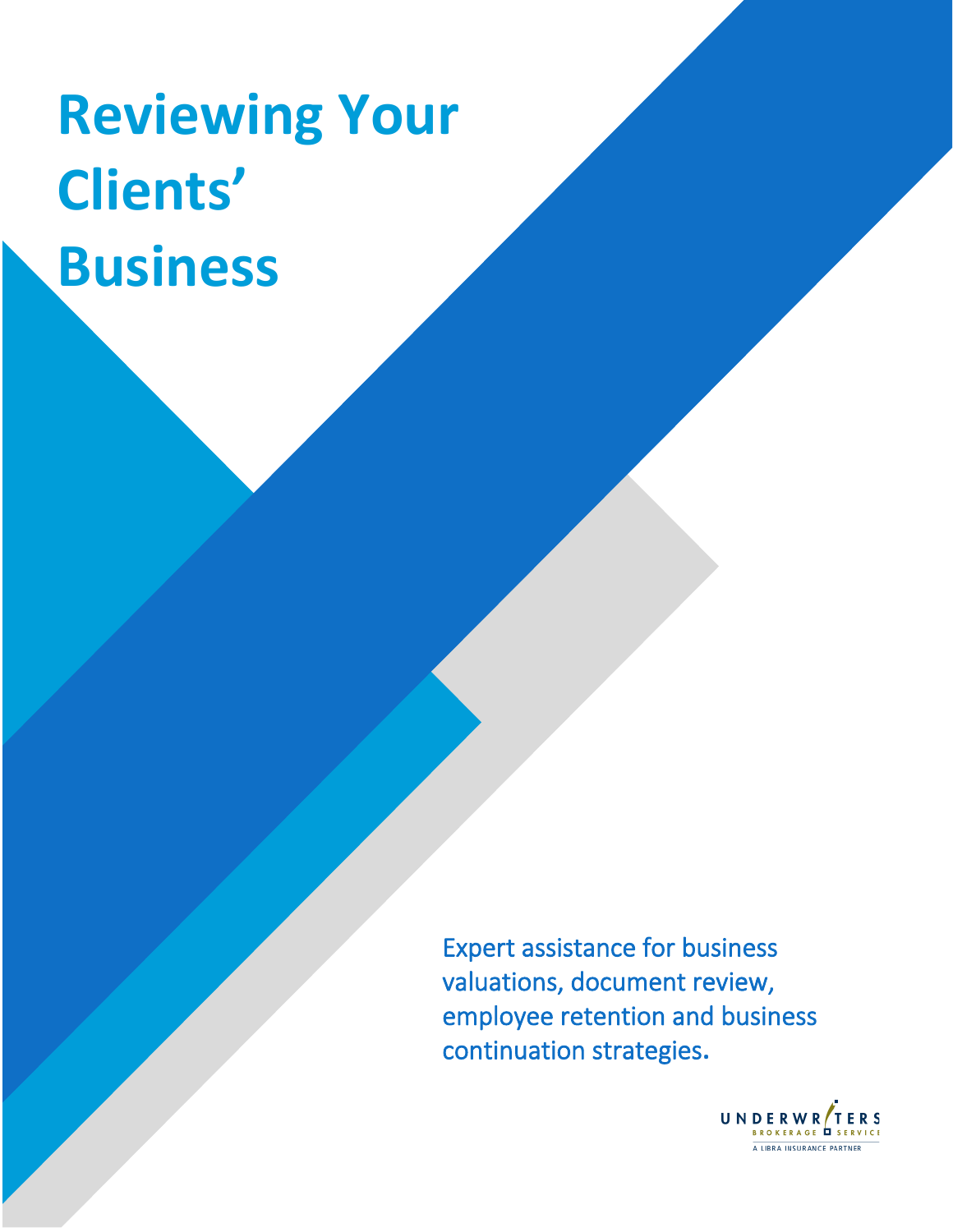### **Why should you encourage your clients to conduct a Business Review?**

Your business clients are generally focused on running and growing their business, leaving them open to gaps in planning that can prove very detrimental over time.

The Business Review program from Underwriters Brokerage Service helps them focus on what is important to them, including the true value of their business, how to effectively retain their most important employees and how to plan for business continuation or succession.

#### **Who is Eligible and What are the Results?**

- **The Business Review Program:** Typically geared for businesses with a book value of \$500,000 and revenues of \$2,000,000 or more. We also need to know the specific industry at the outset to confirm eligibility.
- **Expand Your Value & Enhance Relationships:** By offering this valuable service, you are able to significantly increase the value you bring to your clients.
- **Uncover Opportunities & Gain Referrals:** In-depth discussion along with financial and document review, invariably opens up other opportunities for you to provide solutions.

## **Why is this Important?**

| What is my<br><b>Company Worth?</b>     | •Since the business may be one of the owners' largest assets,<br>understanding the value is critical in everything from planning for<br>retirement to tax planning and family legacy objectives.        |
|-----------------------------------------|---------------------------------------------------------------------------------------------------------------------------------------------------------------------------------------------------------|
| <b>Retaining Key</b><br>Employees       | • In today's job market, helping your business clients more effectively<br>retain their most important employees with technical, sales, or other<br>expertise is more important than ever.              |
| <b>Reviewing Business</b><br>Agreements | • Because a company's value changes over time, it is vital to ask if buy-<br>sell and other documents meet current needs- are your clients and<br>their families getting a fair price for the business? |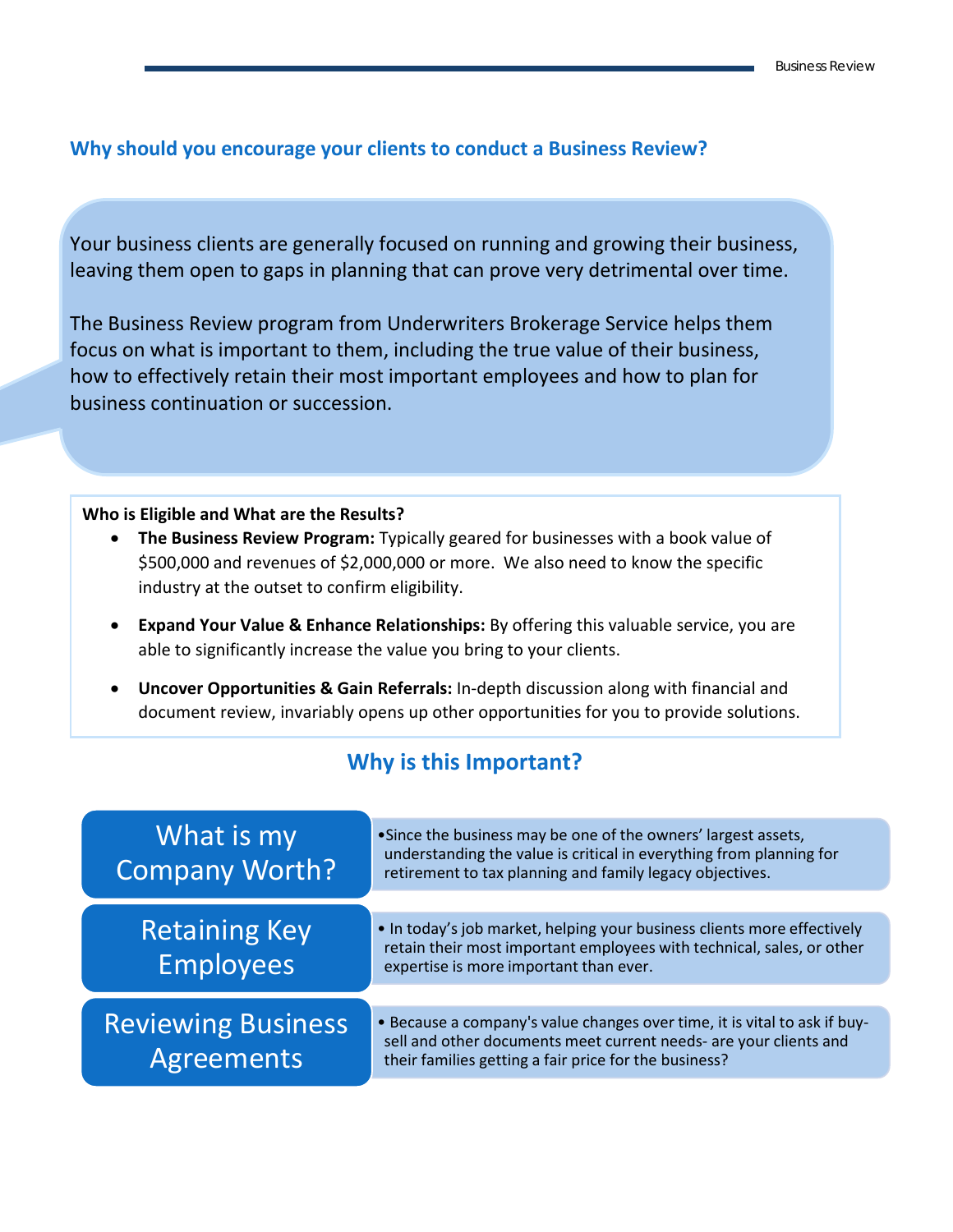#### **What is the Process?**

| <b>Communicate the Value</b> | • We can help you properly explain the why and how of a business review<br>to your clients.                                                  |
|------------------------------|----------------------------------------------------------------------------------------------------------------------------------------------|
| <b>Gather Information</b>    | • Our Business Fact Finder along with select company financials enables us<br>to provide you with an in-depth review.                        |
| <b>Objectives Meeting</b>    | • A preliminary client meeting to better understand their priorities will<br>enable us to focus on what's most important.                    |
| <b>Analysis</b>              | • By analyzing all of the information provided, we can put together a<br>concise overview and suggestions for communication to your clients. |
| <b>Results Meeting</b>       | • We can assist as needed in reviewing the output and available tools to<br>help business owners address their priorities and concerns.      |

### **How do I start the Conversation?**

Consider the following discussion starters:

- "We are seeing that the current job market is pulling some seasoned veterans from skilled positions in closely held businesses while creating challenges for finding replacements for those skills. I would like to bring in one of our specialists to discuss ways to better retain and recruit those employees."
- "We find that most business owners are focused on the day-today business and important agreements such as their buy-sell documents have not been reviewed recently. As a complimentary service we are able to assist with a document review and we can also provide you with a current business valuation to assist you with your planning. "
- "The recent Infrastructure Investment and Jobs Act can significantly impact the value of a business like yours. New opportunities make it even more important to keep your skilled staff together. I would like to bring in one of our specialists to discuss this with you so you are aware as to what other successful businesses are doing."

**The** *Business Review* **compliments our other programs including** *Estate Review* **and** *Life Insurance Policy Review***.**